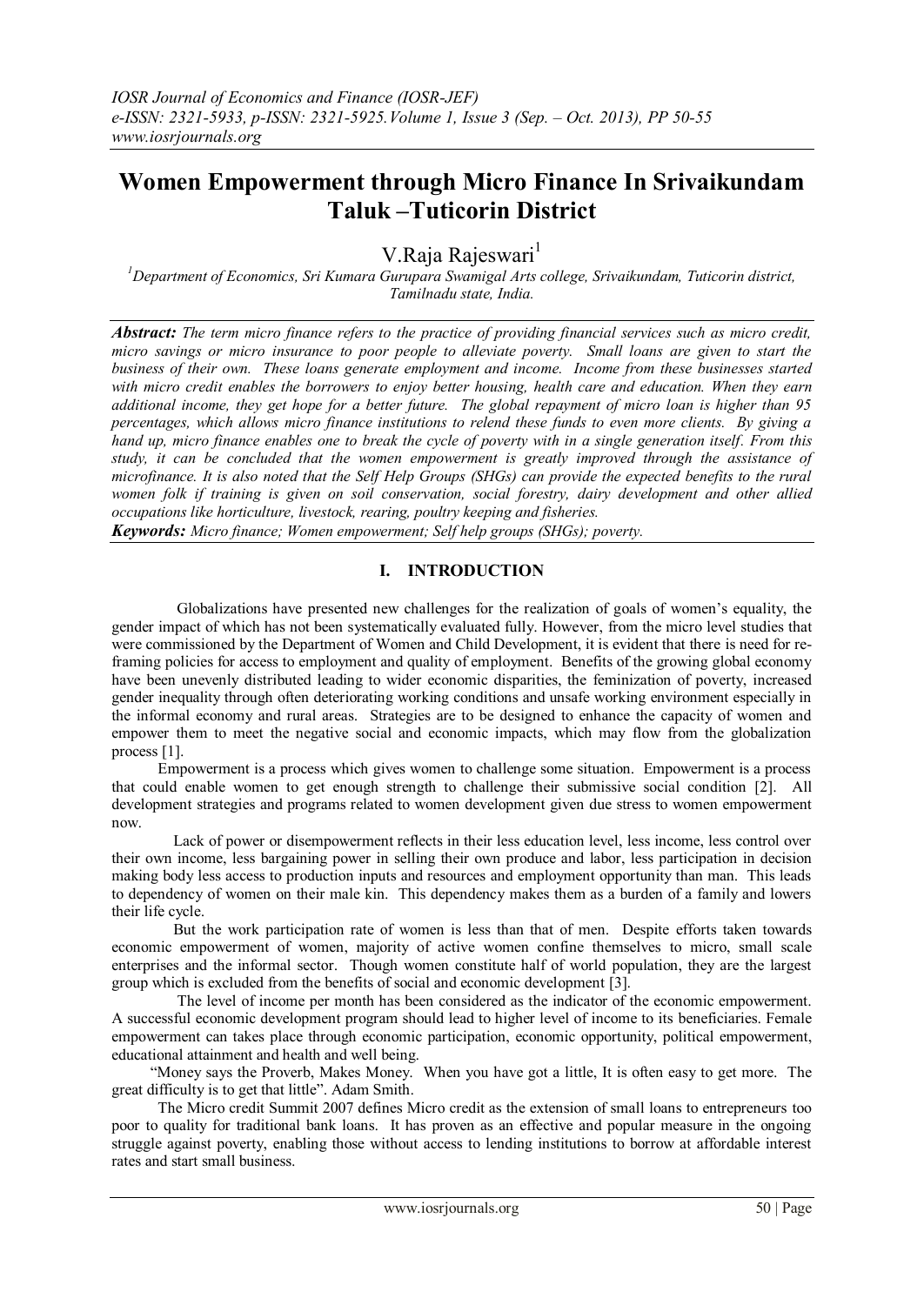The Nobel committee has put poverty on the international agenda by awarding the peace prize to the Bangladesh Micro Credit Pioneer, Prof. Muhammad Yunus and his grameen bank. In its citation, the committee said "Lasting peace cannot be achieved unless large population groups find ways in which to break out of poverty. Micro credit is one such means…across cultures and civilizations, Prof. Yunus and grameen bank have show that even the poorest of the poor can work to bring about their development" The award of the peace nobel to Prof. Yunus and grameen bank is expected to provide a big boost to microfinance activities in India.

Women empowerment means that women cross all barriers – social and economic and they are able to enjoy the fruits of development process. Women are able to participate in decision making process and they are the beneficiaries in the democratic, economic, social and cultural spheres of life. Women come forward to work with men as equal partners for equality, sustainable development and communal harmony.

In almost all the developing countries Self Help Groups are considered as the best means for empowerment of women. India is not an exception to this fact. NGOs play a dominant role in organizing the Mahila Samajams. Mahila Samajams are organised for the participation of women in development activities [4].

 Due to various reasons, women are the target of micro services. It is estimated that 70 per cent of world's poor are women. Unemployment rate is higher among women. Informal sector activities are largely in the hands of women. Gender inequalities inhibit overall economic progress of countries. In those economies where gender inequalities are higher, there is high degree of poverty, slower economic growth, weaker governance and a lower living standard for the people. By helping the caretaker of the family with micro finance, they are enabled to earn additional income. These extra incomes help women to meet the requirements of children. Micro finance enables women to empower themselves [5]. Micro finance and the income generated through it help women to have greater say in decision making activities [6, 7].

 The term Self Help Groups (SHGs) is generally used in India to refer to unregistered groups of 10 to 20 members involved primarily in savings and credit activities. A SHG is a group of about 20 people from a homogeneous class, who come together for addressing their common problems.

# **II. OBJECTIVES OF SHGs**

The main objectives of the SHGs are given below,

1. To sensitize women of target area for the need of SHG and its relevance in their empowerment process.

2. To create group feeling among them.

3. To enhance the confidence and capabilities of women.

4. To develop collective decision making among women.

5. To encourage habit of saving among women and facilitate the accumulation of their own capital resource base.

6. To motivate women taking up social responsibilities particularly related to women development.

7. To resolve conflicts through collective leadership and mutual discussion.

8. To provide collateral free loans with terms decided by the group at market driven rate etc.

## **III. RESEARCH METHODOLOGY**

This study is conducted in Srivaikundam Taluk of Tuticorin District. So many bank branches are there in this study area. The scholar has focused her attention on the self help groups which get micro financial assistance from State Bank of India branch of Srivaikundam Taluk. It is reported that during the accounting year 98 self help groups have taken revolving fund and financial assistance from State Bank of India of the study area. These groups have taken loan to extend of Rs. 91 lakh in 2008-09. Self Help Groups have a membership ranging from 12 to 20. The scholar has contacted 75 members of the self help groups who are active members of the group.

Basic Objective of this study is to examine whether it is possible to generate additional income and employment through micro finance in our study area and to analyze the ways in which they are empowered.

#### **Sources of Data:**

The study is undertaken in rural areas of Tuticorin region (Srivaikundam Taluk). Both primary and secondary data's are used. Primary data is enumerated from a field survey in the study region. Secondary data is collected from NGOs' reports and other documents. One NGO is selected and six Self-Help Groups promoted by that NGO in rural areas of srivaikundam are taken for study. Areas (villages) covered under the study are:

- 1. Vallanad
- 2. Manakkarai
- 3. Alantha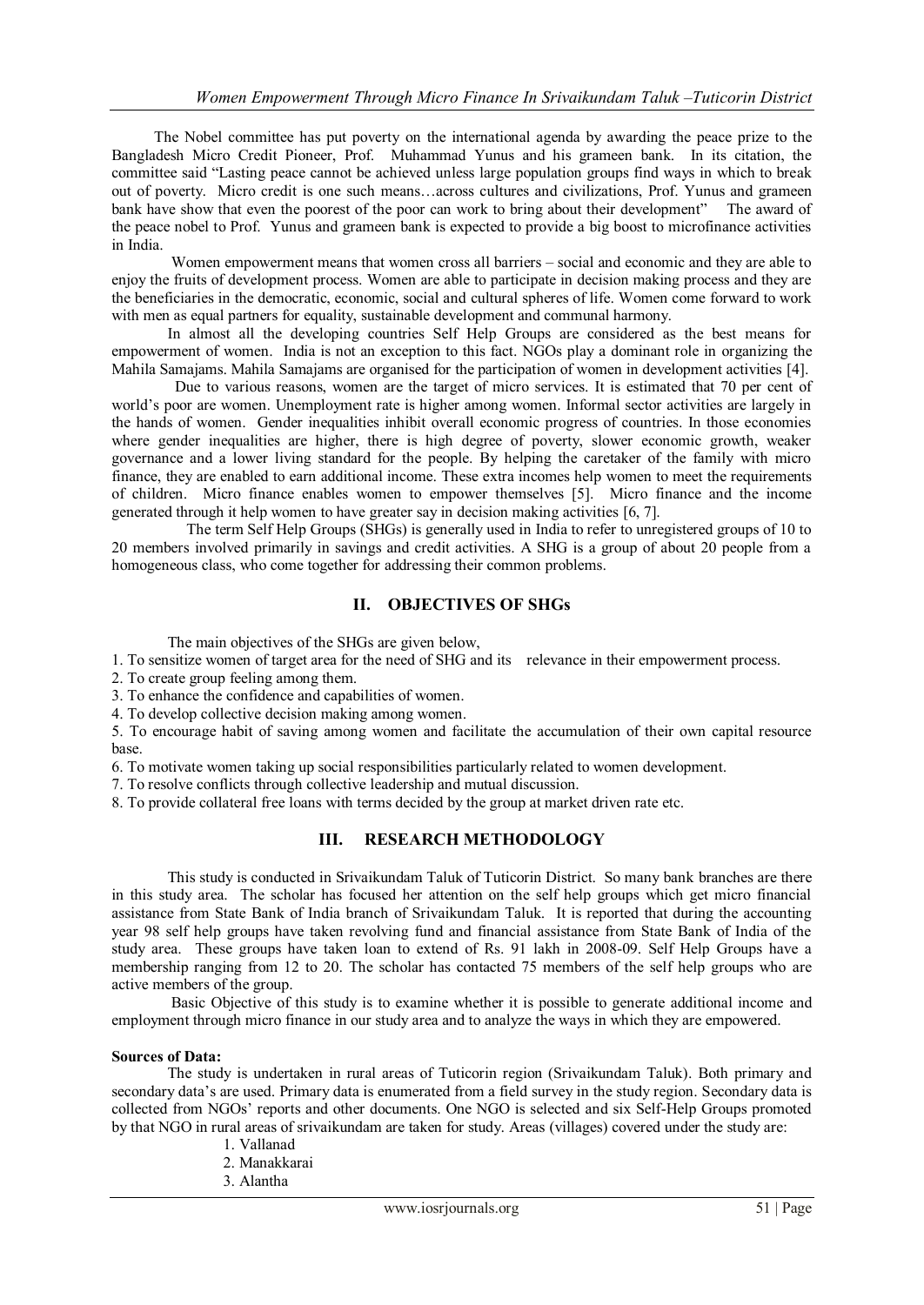- 4. Vasavappapuram
- 5. Murappanad
- 6. Singathakurichi

## **Sampling Method:**

Cluster sampling and area sampling is followed. Since the members are large in number they are divided by groups and randomly selected for data collection.

#### **Sample Size:**

75 samples have been collected for the research from all the six rural areas of srivaikundam region.

## **Method of Data Collection:**

A structured interview schedule was prepared by the researcher and used for collecting data from the rural SHG women members who are engaged in Micro enterprises through microfinance.

## **Limitations of the Study**

- The study is confined with the rural areas of Pondicherry. Hence the results may not be applicable to urban area SHG members.
- The data was collected only from those who engaged in income generating activities.

# **IV. DATA ANALYSIS AND INTERPRETATION**

The respondents of this study are in the age group of 18 to 35. The experience of our respondents in self help group ranges from one year to eight years. The respondents are from various occupations. In the first place our respondents are classified on the basis of their occupation before they started using microfinance and it is presented in Figure 1.



#### **Figure 1 Occupational Structure of the Respondents before Availing Micro Finance Source: Primary data**

 It is clear that as many as 26 of our respondents were not having any employment till they have taken micro credit. Two of our respondents made a living through self employment. Two respondents have informed that they were daily wage earners in the cotton mill whenever peak work was available. Greater part of our respondents, i.e., 60 percent was agricultural laborers before they started taking micro finance. But there is a shift in the occupational structure of our respondents after they began to make use of micro finance. Occupation that is held by the respondents after availing micro finance is presented in Figure 2.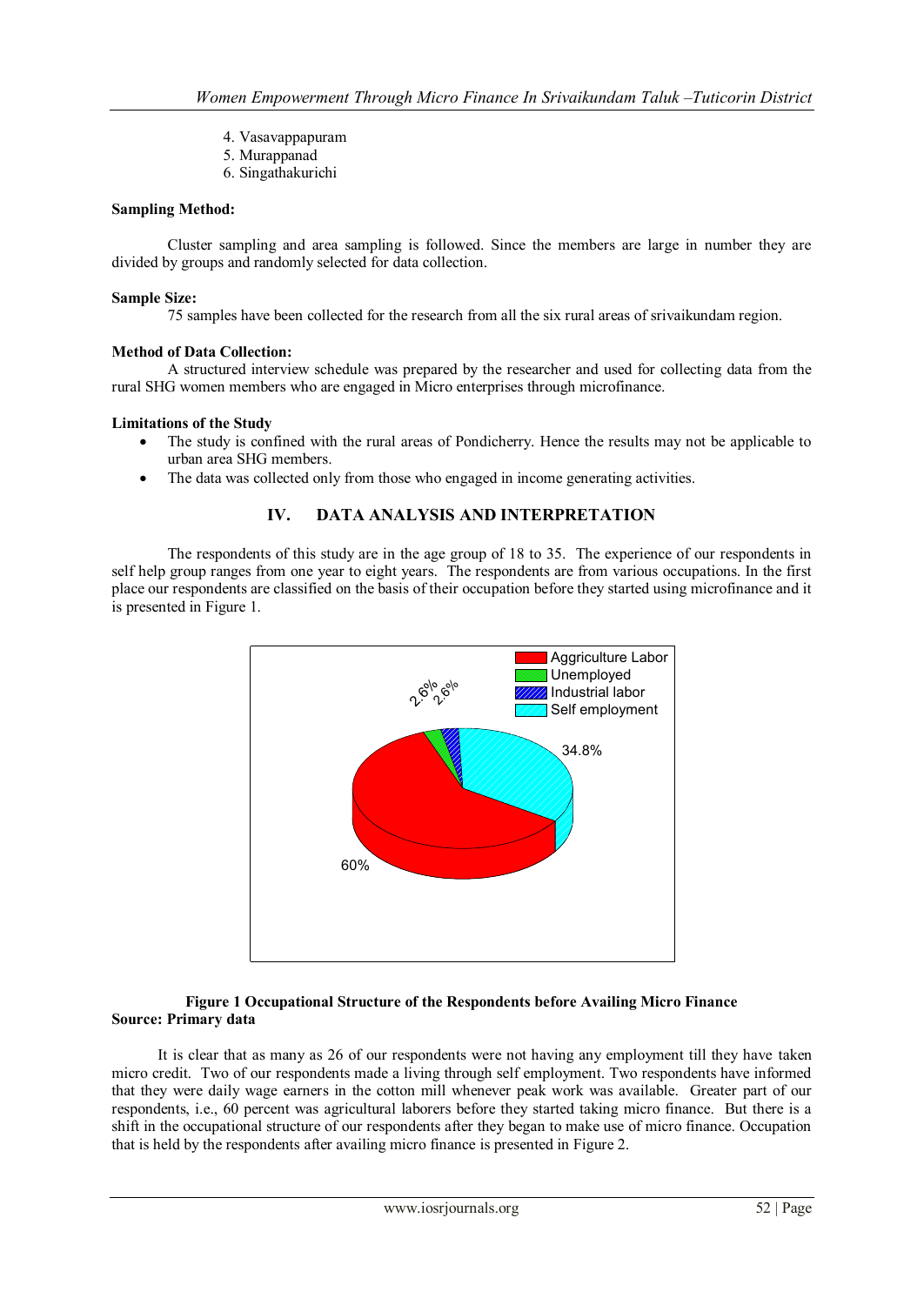

**Figure 2 Occupational Structures of Respondents after Availing Micro Finance**

## **Source: Primary data**

It is assumed that occupation of the respondents have changed after they have taken micro finance. Formerly 26 of our respondents were unemployed. But now not even a single respondent is unemployed. This it shows the economic improvement of our respondents. There is occupational shift. 36 of our respondents are now self-employed. This enables us to understand that micro finance empowers our women to have better economic status and hold in decision making.

Income is one factor that decides the status of a person. The income of our respondents before availing micro finance is presented in Table 3.

| --------------                |                    |            |  |
|-------------------------------|--------------------|------------|--|
| <b>Monthly income</b><br>(Rs) | No. of respondents | Percentage |  |
| < 500                         |                    | 2.U        |  |
| 500-1000                      | 46                 | 61.4       |  |
| 1000-1500                     |                    | 50         |  |
| >1500                         | NIL                |            |  |
| Total                         |                    | 100        |  |

**Table 3 Family Income of Respondents Before Availing Micro Finance**

**Source: Primary data**

The economic position of the respondents was very poor before they have taken micro finance. In the case of two of our respondents, it is reported that their monthly income was even less than Rs. 500 before they were the members of the SHG. In the case of 46 of our respondents, their monthly income was between Rs. 500 and Rs. 1000 during that period. Not even in single case, the income was greater that Rs. 1500 per month. There is considerable change in the income of our respondents after they started using micro finance. It is presented in Table 4.

| Table + income of iccspondents and <i>Teraning micro</i> I mance |                    |            |  |  |
|------------------------------------------------------------------|--------------------|------------|--|--|
| <b>Monthly income</b><br>(Rs)                                    | No. of respondents | Percentage |  |  |
| < 1000                                                           | Nil                | ۰          |  |  |
| 1000-1500                                                        | 30                 | 40         |  |  |
| 1500-2000                                                        | 20                 | 26.6       |  |  |
| >2000                                                            | 25                 | 33.4       |  |  |
| Total                                                            | 75                 | 100        |  |  |

**Table 4 Income of Respondents after Availing Micro Finance**

**Source: Primary data**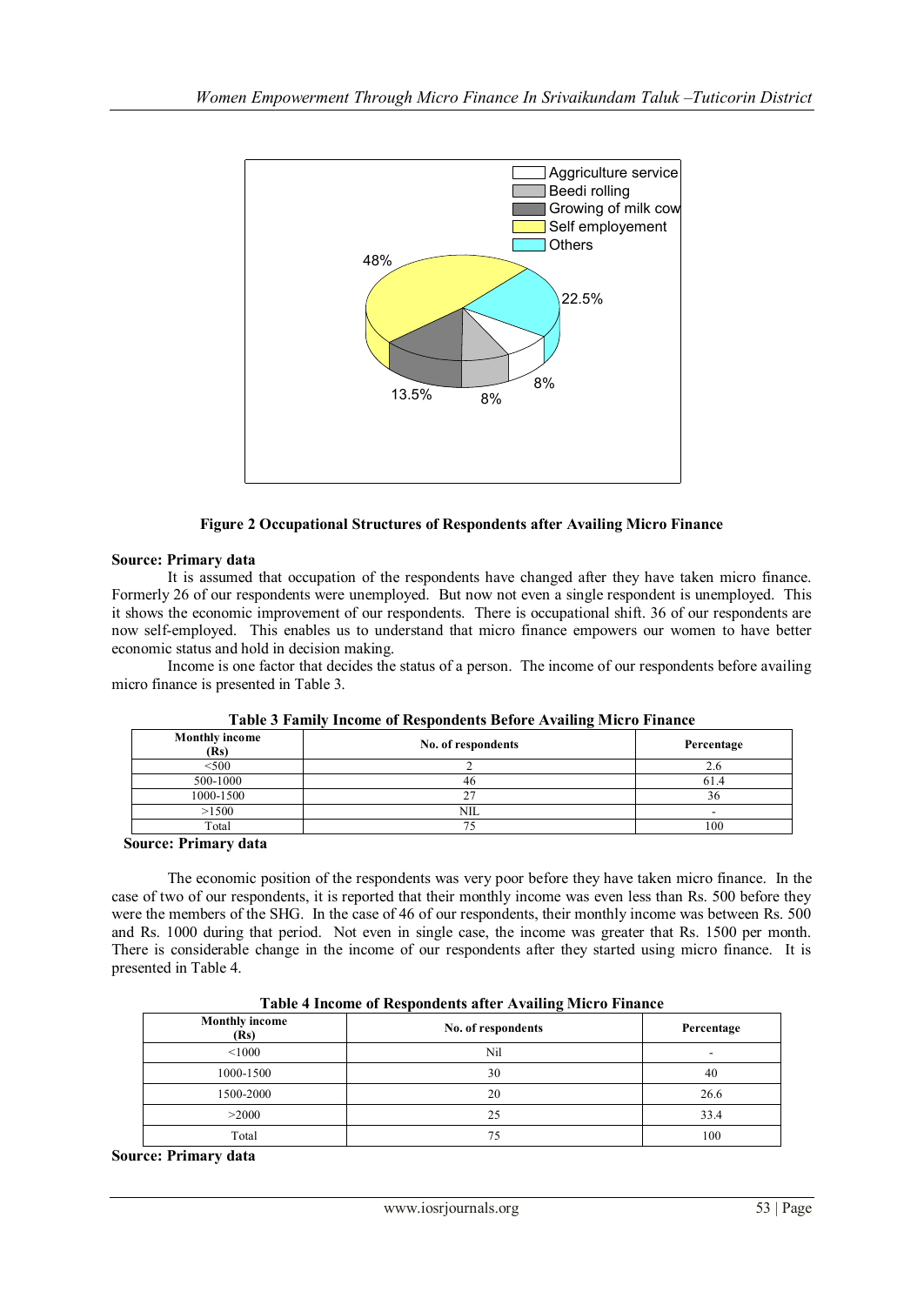The incomes earned by our respondents have increased considerably after they have started using micro finance. Not even a single respondents now gets a monthly income of less than Rs. 1,000/-. 25 respondents have reported that they are now able to earn even greater than Rs. 2000 per month. 66.6 percentages of our respondents are now in the income group of Rs. 1000 to Rs. 2000 per month. Income earned by the respondents varies depending on the type of occupation undertaken by them.

Micro finance and its proper use give certain benefits to our respondents. Opinion of our respondents about the benefits received by them is presented in Table 5.

| <b>Benefits</b>              | Opinion |            |                 |              |
|------------------------------|---------|------------|-----------------|--------------|
|                              | Agree   | No opinion | <b>Disagree</b> | <b>Total</b> |
| Increased saving habit       | 48      | 27         | -               |              |
| Accessibility of resource    | 36      | 14         | 25              |              |
| Technical guidance           | 32      | 18         |                 |              |
| Other promotional assistance | 47      | 22         |                 |              |

| Table 5 Benefits Received by the Respondents through Micro Finance |  |  |  |
|--------------------------------------------------------------------|--|--|--|
|--------------------------------------------------------------------|--|--|--|

#### **Source: Primary data**

Table 5 reveals that 48 of our respondents developed saving habit, 36 of them have access to larger quantum of resources, 32 have got technical guidance, and 47 are benefited through promotional assistance.

# **V. EMPOWERMENT THROUGH MICRO FINANCE**

Micro finance mainly focuses attention on empowerment of rural women and making them financially, socially and politically. The way in which our respondents are empowered is present in Table 6.

| <b>Benefits</b>                            | Opinion      |              |                 |              |
|--------------------------------------------|--------------|--------------|-----------------|--------------|
|                                            | Agree        | No opinion   | <b>Disagree</b> | <b>Total</b> |
| Increase in family income                  | 65<br>(86.6) | 10<br>(10.3) |                 | 75<br>(100)  |
| Skill up gradation                         | 36           | 16           | 23              | 75           |
|                                            | (48)         | (21.3)       | (30.7)          | (100)        |
| Awareness of banking operation             | 37           | 13           | 25              | 75           |
|                                            | (49.3)       | (17.3)       | (33.4)          | (100)        |
| Improved standard of living                | 32           | 18           | 25              | 75           |
|                                            | (42.6)       | (24)         | (33.4)          | (100)        |
| Better leadership and communication skills | 38           | 21           | 16              | 75           |
|                                            | (50.6)       | (28)         | (21.4)          | (100)        |
| Awareness in health education              | 42           | 13           | 20              | 75           |
|                                            | (56)         | (17.4)       | (26.6)          | (100)        |
| Decision making in family and society      | 37           | 24           | 14              | 75           |
|                                            | (49.3)       | (32)         | (18.7)          | (100)        |

## **Table 6 Empowerment of Our Respondents**

#### **Source: Primary data**

Opinion of respondents regarding empowerment through micro finance reveals that 88.6 per cent of the respondents are able to contribute towards the family income, 48 per cent of the respondents agree that they have got skill up gradation and 49.3 per cent of the respondents are now able to understand the banking operations. 42.6 per cent of the respondents feel that their standard of living has improved. 50.6 per cent of the respondents say that they got leadership and communication skills. 56 per cent of the respondents are now aware of health education and 49.3 per cent of the respondents agree that they now make decisions in community, village and in household. Thus micro finance has empowered them. It is in fact a loan which empowers our rural women economically, socially and in the micro level in their houses and in the micro level in the decision making process of the society as a whole [8, 9, 10].

Micro finance thus helps women to become powerful and through these individuals, groups and communities are able to take control of their circumstances and achieve their goals [11, 12]. It enables them to work towards helping themselves of empowerment in economic, psychological, social and political fields.